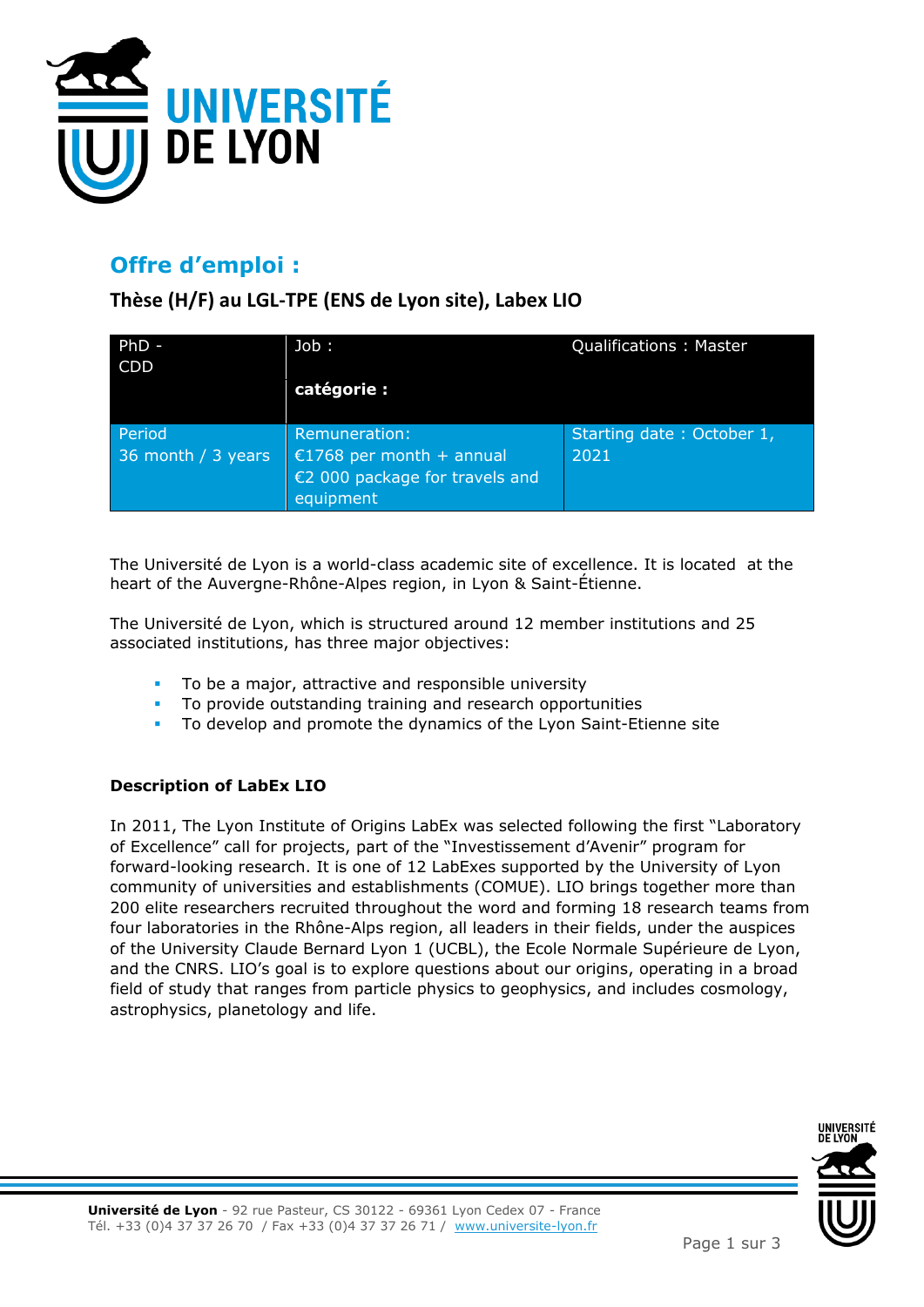#### **JOB DESCRIPTION**

#### **Job location:** LGLTPE at ENS de Lyon, 46 allée d'Italie, 69364 Cedex 07

**Supervisor:** Caroline Fitoussi

**Teams:** Earth and Planets

## **Research project:** 'Deciphering the origin of micrometeorites'

The extra-terrestrial matter that is deposited on Earth consists of large bodies (meteorites with a size ranging from a few cm to a few km) and small bodies (<1mm) called micrometeorites. There is a consensus about the fact that meteorites that represent less than 0.1% of the mass accreted by Earth every year come from the asteroid belt located between Mars and Jupiter. The origin of small grains, however, has been a topic of debate over the past decades with essentially two possible proposed origins, with various arguments either in favor of an asteroidal origin or cometary.

The goal of this PhD project is to get a better understanding of the origin of these grains by measuring the abundance of cosmogenic nuclides for a group of micrometeorites or individual micrometeorites (collected in Greenland, Antarctica or on the seafloor), together with modelling cosmogenic nuclides production rates.

#### **QUALIFICATIONS / SKILLS**

#### **Qualifications:** master 2

**Skill:** solid background in inorganic chemistry and Earth sciences/geochemistry

**Research requirements:** experience in a clean lab is required. Experience in isotope geo-cosmochemistry (mass spectrometry, modelling) would be highly appreciated.